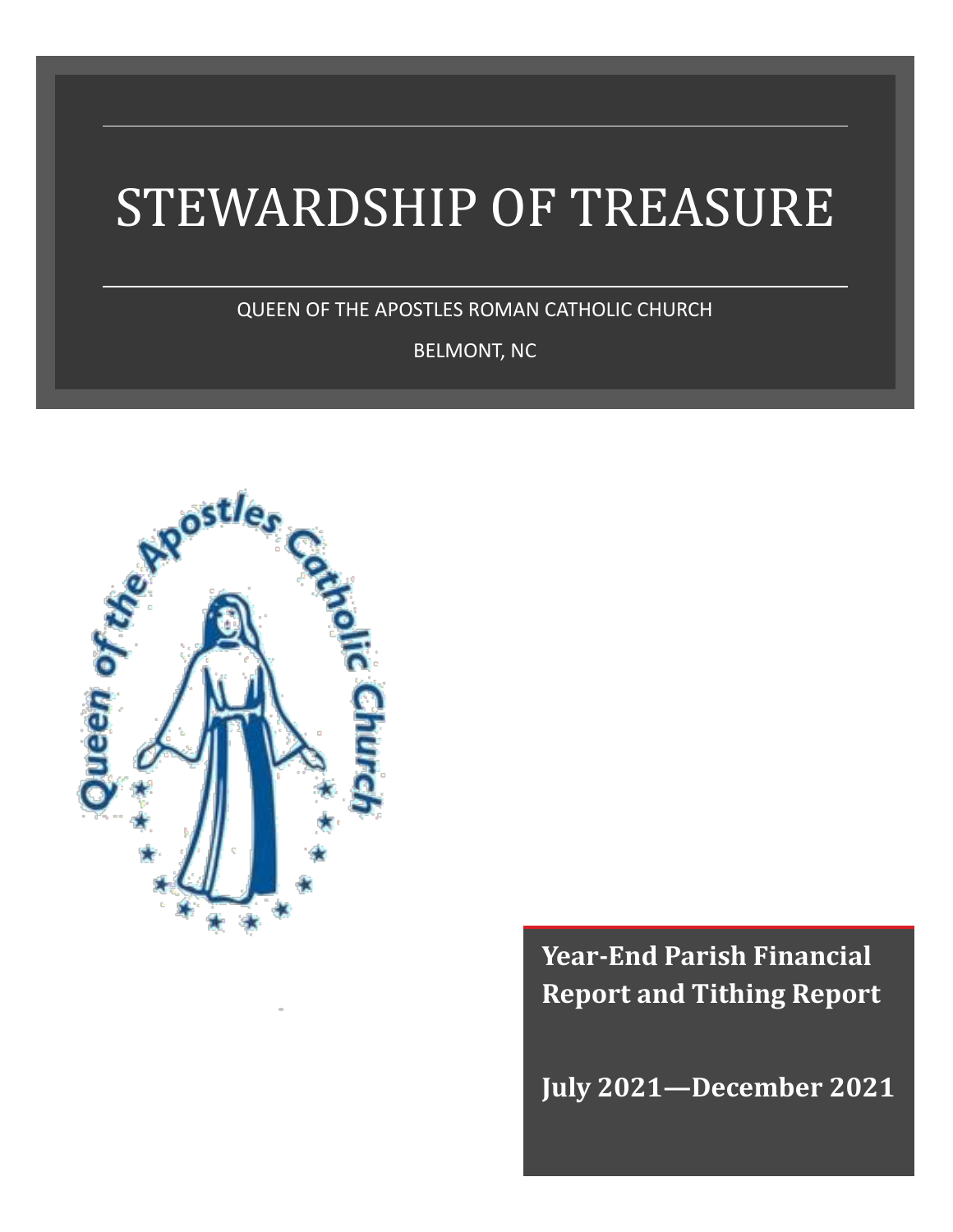# Queen of the Apostles Roman Catholic Church

### 2021-22 Mid-Year Financial Report

#### **Results for July-December 2021**

Queen of the Apostles continues to be in good financial condition even with the challenges presented by the covid pandemic. The following is a summary of our key financial results for the six month period from July thru December 2021:

**Available Cash** - Our available cash at the end of December totaled \$395,381 (checking + savings – custodial accounts). Of this total, there were \$250,839 available to pay our operating expenses and \$144,542 in capital funds to pay for the mortgage on our new church.



**Operating Results** - Operating income for the six months totaled \$505,168 with expenses of \$445,597 resulting in \$59,571 of net income. Offertory totaled \$465,695 (an increase of \$36,842 or 8.6% compared to last year). Expenses for the period were 92.8% of our budget (or \$34,680 less than budget). Excellent expense management by Father Paul and the church staff was evident.

**Capital Income** - for the six months totaled \$54,972 which included gifts to the building fund, pledge payments and income from fundraisers. Mortgage payments for the six months totaled \$33,150.

**New Church Finances** – In early 2020, construction of our new church was completed at a cost of \$4.1M which was paid for with \$3.3M from our savings and an \$800,000 mortgage to cover the balance. Since then, we have made monthly mortgage payments of \$5,525 plus two early payments totaling \$250,000. Our mortgage balance currently is \$474,277. Our goal is to pay the mortgage off early (hopefully within the next 5 years). To date, we have paid off approximately 7 years of the 15 year mortgage term.

**DSA Campaign** – In 2021, Queen of the Apostles original DSA goal was \$108,934 (which was later revised to \$92,594 due to the impact of the pandemic). Pledge payments for the campaign totaled \$82,815 with 233 families participating. To

#### **Our Plan Going Forward**

**Financial Planning Targets –** Our 5 year financial plan ensures that we maintain an adequate cash position to manage our church financial needs. Presently, our goal is to maintain \$236.3k in available cash (\$50k for Current Liquidity, \$100k for Operating Reserves, \$66.3k for the Mortgage Fund and \$20k for the PPE Fund). At the end of the current 21-22 FY, we will evaluate strengthening these goals with emphasis on increasing our goal for the Plant, Property and Equipment Fund (PPE).



**Balanced Budget** – Our goal is to always have a balanced budget with operating income exceeding expenses. With net income of \$59,571 for the first six months of the FY, we are on target to meet or exceed this goal for the 21-22 FY.

**Capital Income** – Our goal is to raise > \$66,300 per year to pay our mortgage. We have raised \$54,972 during the first half of the 21-22 FY. We should exceed this goal for the year if we stay focused on our fundraising efforts including pledge payments, gifts to the building fund, and our fundraisers (such as our Fundraiser Auction Benefit, Book Sale and Pen Sale).

**DSA Campaign** – Our goal for the 2022 campaign is \$111,365. To meet our goal, we must have much better participation than the 233 families that contributed last year. Please prayerfully consider participation in this year's campaign.

#### **Summary**

In summary, Queen of the Apostles remains in good financial condition. We request your continued support of our financial needs through your commitment to the offertory, your support of the DSA, and your help to pay for our new church. Your prayerful consideration of this request is much appreciated.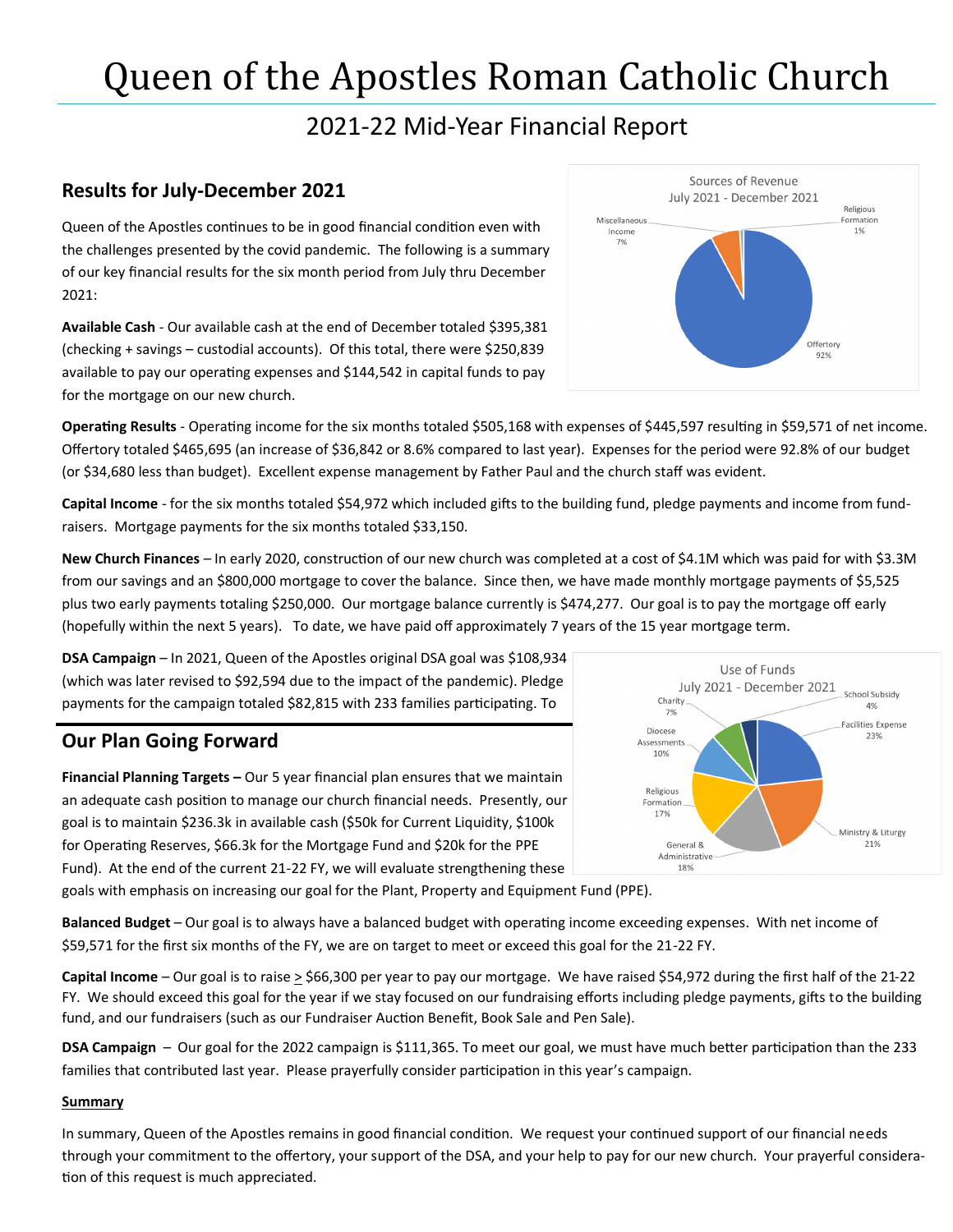# Queen of the Apostles Roman Catholic Church

### 2021-22 Mid-Year Financial Report

Grateful thanks to our parishioners for their generosity and whose stewardship is reflected in this financial report

#### **Statement of Activities**

### **Statement of Financial Position**

| \$ in thousands                |               |                   |               |  |
|--------------------------------|---------------|-------------------|---------------|--|
| <b>Operating Revenue</b>       |               | 21-22 FY 21-22 FY | % of FY       |  |
|                                | <b>Actual</b> | <b>Budget</b>     | <b>Budget</b> |  |
| Offertory                      | 465.7         | 936.1             | 49.7%         |  |
| <b>Religious Formation</b>     | 4.6           | 20.8              | 22.1%         |  |
| Miscellaneous Income           | 34.9          | 24.0              | 145.4%        |  |
| <b>Total Operating Revenue</b> | 505.2         | 980.9             | 51.5%         |  |

| <b>Operating Expense</b>       |       | 21-22 FY 21-22 FY | % of FY |
|--------------------------------|-------|-------------------|---------|
| Ministry & Liturgy             | 92.4  | 204.6             | 45.2%   |
| <b>Religious Formation</b>     | 74.3  | 159.1             | 46.7%   |
| Charity                        | 33.6  | 72.1              | 46.6%   |
| <b>School Subsidy</b>          | 18.7  | 22.5              | 83.1%   |
| <b>Diocese Assessments</b>     | 44.1  | 111.2             | 39.7%   |
| <b>Facilities Expense</b>      | 103.8 | 187.8             | 55.3%   |
| General & Administrative       | 78.7  | 204.6             | 38.5%   |
| <b>Total Operating Expense</b> | 445.6 | 959.8             | 46.4%   |
| <b>Net Income</b>              | 59.6  | 21.1              |         |

| \$ in thousands            |         |                          |  |  |
|----------------------------|---------|--------------------------|--|--|
| <b>Assets</b>              |         | <b>Jul 2021 Dec 2021</b> |  |  |
| Cash Accounts              | 113.7   | 174.1                    |  |  |
| General                    | 252.9   | 255.6                    |  |  |
| <b>Custodial Gifts</b>     | O       | ŋ                        |  |  |
| <b>Designated Gifts</b>    | ი       | O                        |  |  |
| <b>Total Cash Accounts</b> | 366.6   | 429.7                    |  |  |
| Accounts Receivable        | 4.8     | 3.9                      |  |  |
| Property, Plant &          | 6,658.9 | 6,667.1                  |  |  |
| <b>Total Assets</b>        | 7,030.4 | 7,100.7                  |  |  |

| <b>Liabilities</b>         |         | <b>Jul 2021 Dec 2021</b> |
|----------------------------|---------|--------------------------|
| <b>Current Liabilities</b> | 46.8    | 35.7                     |
| Long-term Liabilities      | 582.1   | 557.5                    |
| <b>Total Liabilities</b>   | 628.9   | 593.3                    |
| <b>Net Assets</b>          | 6,401.5 | 6,507.4                  |

**Total Liabilities 7,030.4 7,100.7**